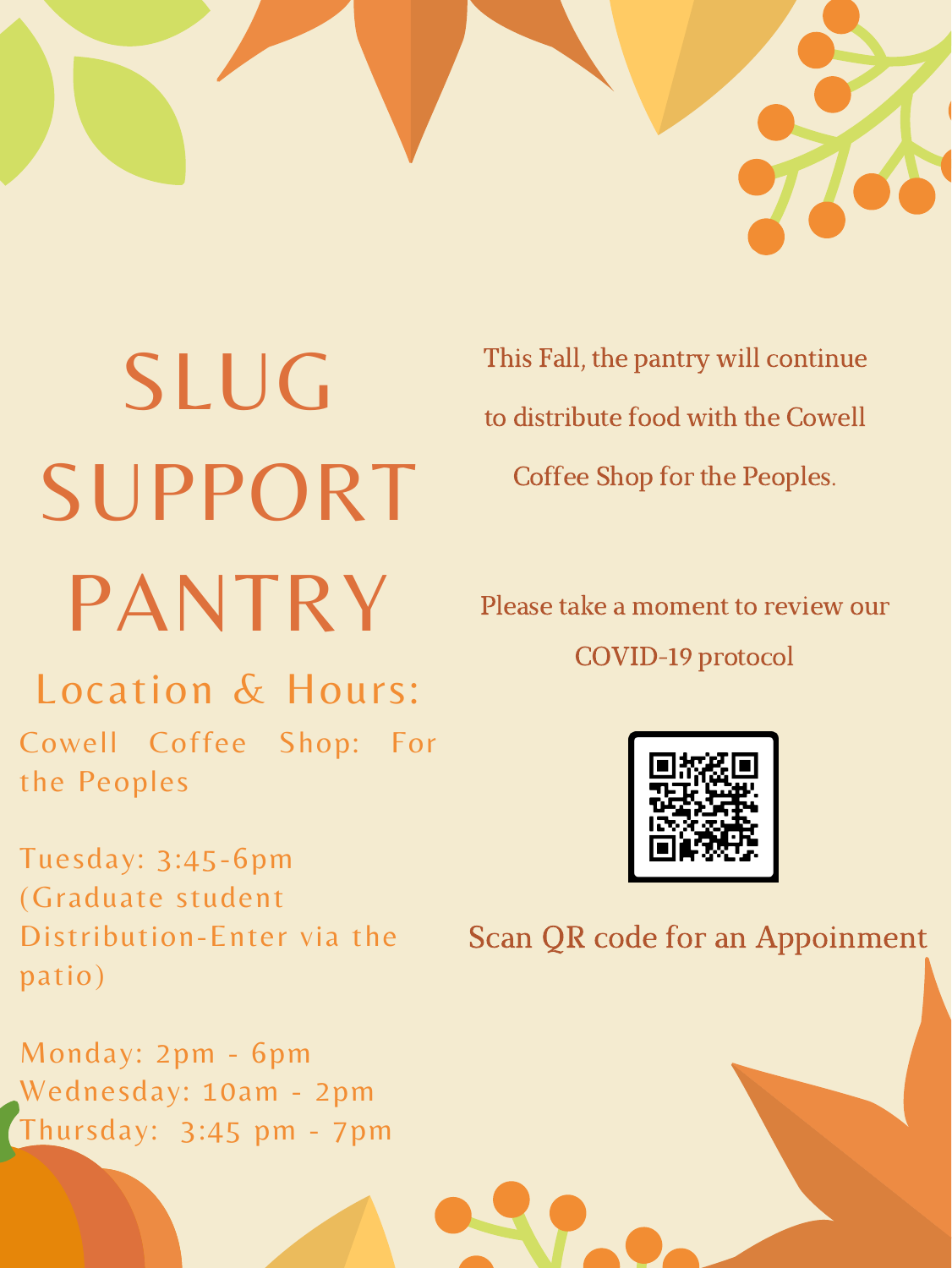

# DISTRIBUTION DETALILS

- Reserved Parking
	- We have 10 spaces in Lot 107 @Cowell dedicated to

you

- COVID-19 precautions are still in effect
	- Masks are mandatory
	- Stay 6 feet apart from
		- other patrons

- 1-2 people per household
- Please bring your own bag
- For your first visit this year we ask that you fill out a questionnaire in the pantry intake form

Questions, concerns, or assistance with accessibility Email: erodri22@ucsc.edu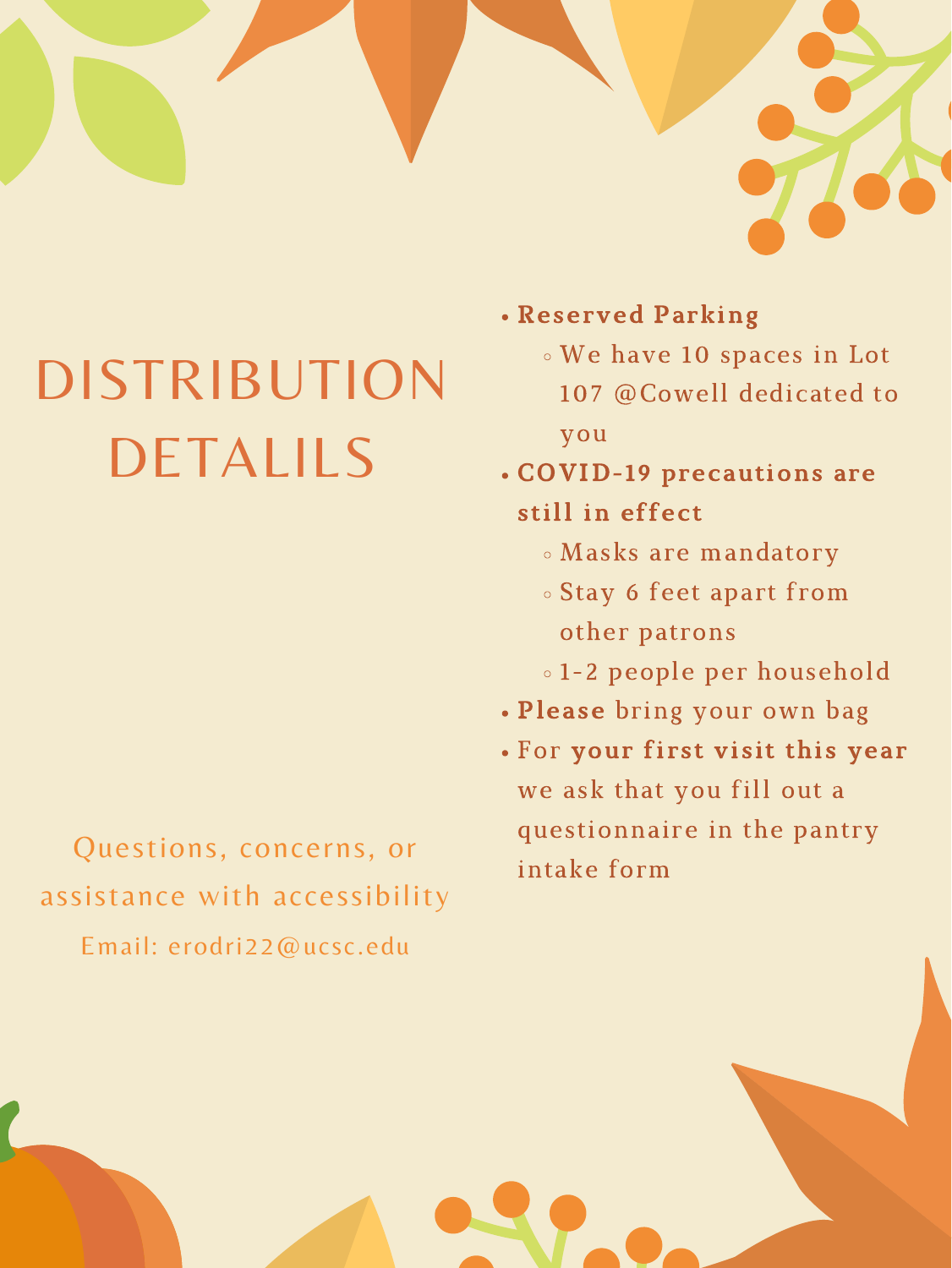## APPOINTMENT & PICK-UP SYSTEM

- 1. Sign up here: https://www.wejoinin.com/sheets/pmxip The sign-up sheet refreshes weekly, you will have to sign up each time you plan to attend a distribution
- 2. We will be preparing your items when you arrive. Offerings will be posted prior to open hours.
- 3. We encourage you to bring your own bag! Your items will be placed in a basket and set outside the coffee shop space to pack up.
- 4. Sign-in will happen using a QR code. Scan with your cellphone &

- If you are feeling sick please do not come to the pantry. Contact deanofstudents@ucsc.edu to connect with a Slug Support Case Manager.
- Refrain from touching surfaces when in the pantry space.
- Do not linger around the pantry space before and after your appointment time.
- Stand at least 6 feet apart from other patrons when waiting in line.
- Masks are required at all times. We will provide them to students who need them.

## Input your Student ID WHAT WE ASK OF OUR PATRONS